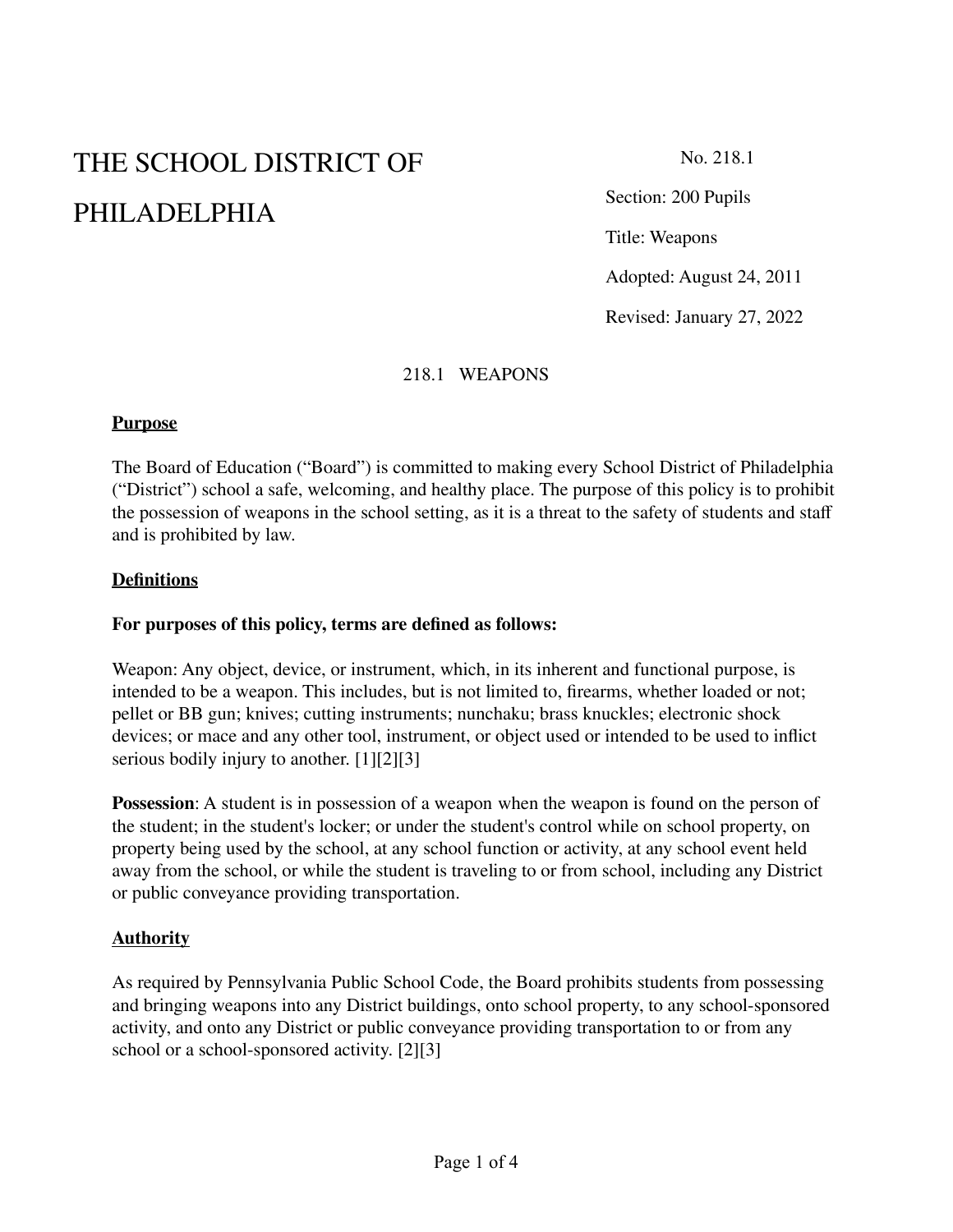The Board shall expel for a period of not less than one (1) year any student who violates this weapons policy. Such expulsion shall be given in conformance with formal due process proceedings required by law and Board policy. The Superintendent, or their designee, shall review each incident and recommend modifications of such expulsion requirement on a case-by-case basis, with the critical goals of equitable treatment and mitigating the impact of historical patterns of discipline, so that the impacted student(s) may maintain the opportunity for educational continuity, achievement, and inclusion in the school community. [2][4] Factors that will be considered include, but are not limited to, intent to use, disability status, and mental health needs.

In the case of a student with a disability, including a student for whom an evaluation is pending, the District shall take all steps required to comply with state and federal laws and regulations, the procedures set forth in the memorandum of understanding with local law enforcement, and Board policies. [2][5][6][7][8][9][10]

The Board authorizes the administration to conduct searches of students or their belongings to aid in the detection of weapons in accordance with Board [Policies](https://www.philasd.org/schoolboard/policies/) 226 - Searches and [817](https://www.philasd.org/schoolboard/policies/) - Use of Scanning Equipment to Detect Weapons. [11][12]

# **Delegation of Responsibility**

The Board directs the Superintendent or their designee, through the Office of School Safety, to react promptly to information and knowledge concerning possession of a weapon on school property. Such action shall be in compliance with state law and regulations and with the procedures set forth in the memorandum of understanding with local law enforcement officials, Board policies, and the District's emergency preparedness plan. [10][13][14][15][16][17]

The Superintendent, Office of School Safety, or designee shall immediately report incidents involving weapons on school property, at any school-sponsored activity or on a conveyance providing transportation to or from a school or school-sponsored activity to the local police department that has jurisdiction over the school's property, in accordance with state law and regulations, the procedures set forth in the memorandum of understanding with local law enforcement, and Board policies. [2][10][13][15][16][17]

The Superintendent or designee shall notify the parent/guardian of any student directly involved in an incident involving weapons as a victim or suspect immediately, as soon as possible. The Superintendent or designee shall inform the parent/guardian whether or not the local police department that has jurisdiction over the school property has been or may be notified of the incident. The Superintendent or designee shall document the attempts made to reach the parent/guardian. [18]

In accordance with state law, the Superintendent, or their designee, shall annually, by July 31, report all incidents involving possession of a weapon to the Pennsylvania Department of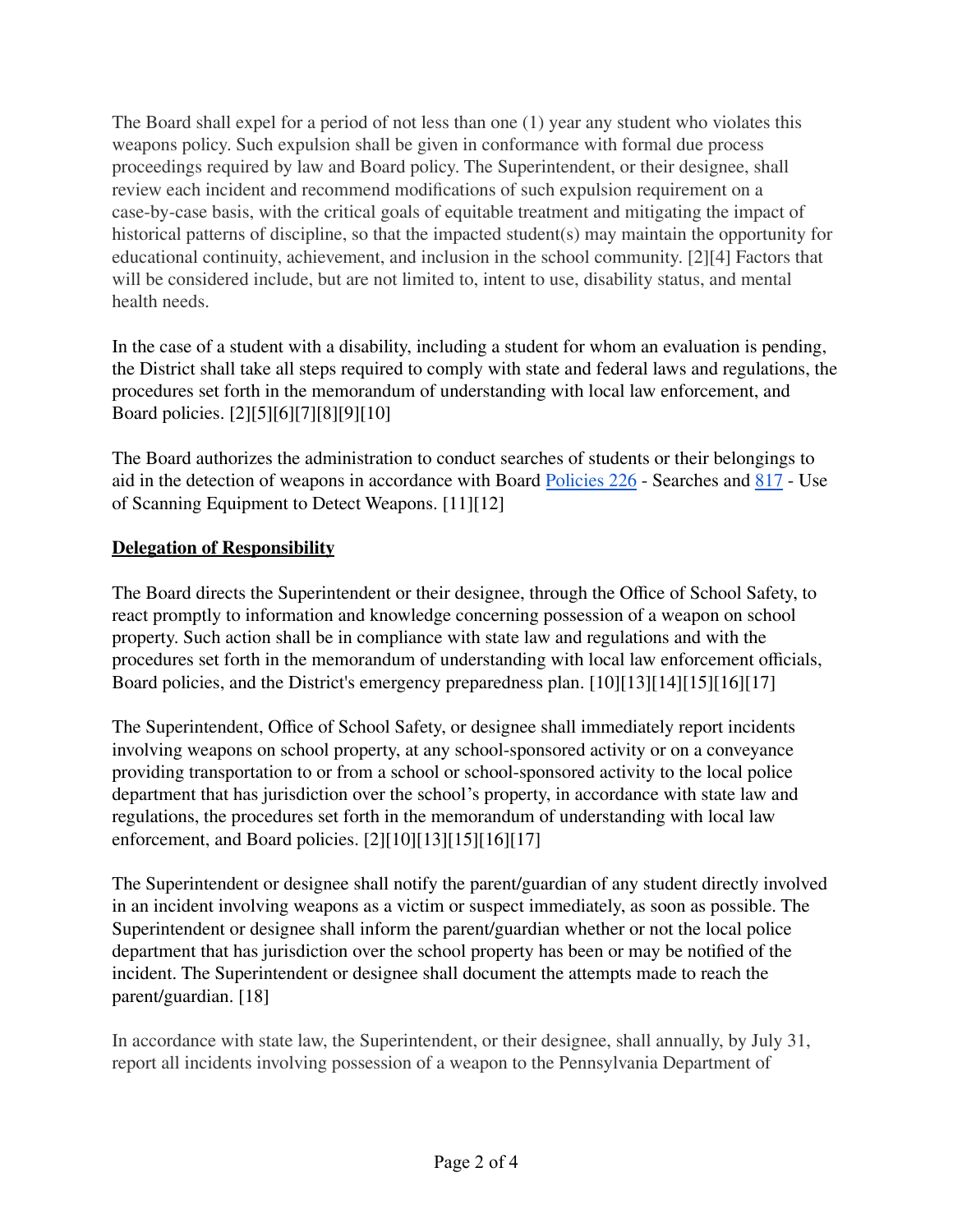Education Office for Safe Schools using the required form. [10][15] On a regular basis, the Office of School Safety will evaluate all weapons incidents, to inform safety and security operations.

## **Mandatory Regulatory Procedures**

The District shall annually inform staff, students, and parents/guardians about the Board policy prohibiting weapons and about their personal responsibility for the health, safety, and welfare of the school community.

### **Legal References**:

- 1. 24 P.S. [1301-A](https://www.legis.state.pa.us/cfdocs/legis/LI/uconsCheck.cfm?txtType=HTM&yr=1949&sessInd=0&smthLwInd=0&act=14&chpt=13A&sctn=1&subsctn=0)
- 2. 24 P.S. [1317.2](https://www.legis.state.pa.us/cfdocs/legis/LI/uconsCheck.cfm?txtType=HTM&yr=1949&sessInd=0&smthLwInd=0&act=14&chpt=13&sctn=17&subsctn=2)
- 3. Philadelphia Code of Ordinances Title [10, Section 10-833](https://codelibrary.amlegal.com/codes/philadelphia/latest/philadelphia_pa/0-0-0-200031#JD_10-833)
- 4. [Policy](https://www.philasd.org/schoolboard/policies/) 233 Suspension and Expulsion
- 5. 22 PA Code [10.23](http://www.pacodeandbulletin.gov/Display/pacode?file=/secure/pacode/data/022/chapter10/s10.23.html&d=reduce)
- 6. 20 [U.S.C.](https://www.law.cornell.edu/uscode/text/20/1400) 1400 et seq
- 7. [Policy](https://www.philasd.org/schoolboard/policies/) 103.1 Nondiscrimination Qualified Students With Disabilities/Protected Handicapped Students
- 8. [Policy](https://www.philasd.org/schoolboard/policies/) 113.1 Discipline of Students With Disabilities
- 9. [Policy](https://www.philasd.org/schoolboard/policies/) 113.2 Behavior Support
- 10. [Policy](https://www.philasd.org/schoolboard/policies/) 805.1 Relations With Law Enforcement Agencies
- 11. [Policy](https://www.philasd.org/schoolboard/policies/) 226 Searches
- 12. [Policy](https://www.philasd.org/schoolboard/policies/) 817 Use of Scanning Equipment to Detect Weapons
- 13. 24 P.S. [1302.1-A](https://www.legis.state.pa.us/cfdocs/legis/LI/uconsCheck.cfm?txtType=HTM&yr=1949&sessInd=0&smthLwInd=0&act=014&chpt=13A)
- 14. [Policy](https://www.philasd.org/schoolboard/policies/) 805 Emergency Preparedness
- 15. 24 P.S. 1303-A
- 16. 22 PA [Code](http://www.pacodeandbulletin.gov/Display/pacode?file=/secure/pacode/data/022/chapter10/chap10toc.html&d=) 10.2
- 17. 22 PA Code [10.21](http://www.pacodeandbulletin.gov/Display/pacode?file=/secure/pacode/data/022/chapter10/chap10toc.html&d=)
- 18. 22 PA Code [10.25](http://www.pacodeandbulletin.gov/Display/pacode?file=/secure/pacode/data/022/chapter10/chap10toc.html&d=)

# **Related Information**:

 PA Code [403.1](http://www.pacodeandbulletin.gov/Display/pacode?file=/secure/pacode/data/022/chapter403/chap403toc.html&d=reduce) Pa. [C.S.A.](https://www.legis.state.pa.us/cfdocs/legis/LI/consCheck.cfm?txtType=HTM&ttl=18&div=0&chpt=9&sctn=12&subsctn=0) 912 [U.S.C.](https://www.law.cornell.edu/uscode/text/18/921) 921 [U.S.C.](https://www.law.cornell.edu/uscode/text/18/922) 922 [U.S.C.](https://www.law.cornell.edu/uscode/text/20/7114) 7114 [U.S.C.](https://law.justia.com/codes/us/2014/title-20/chapter-70/subchapter-iv/part-a/subpart-3/sec.-7151/) 7151 [CFR](https://www.law.cornell.edu/cfr/text/34/part-300) Part 300 [Policy](https://www.philasd.org/schoolboard/policies/) 218 - Student Conduct and Discipline School District of [Philadelphia](https://www.philasd.org/studentrights/) Code of Conduct Philadelphia Code of Ordinances - Title [10, Sections 10-810, 10-816, 10-825, 10-826](https://codelibrary.amlegal.com/codes/philadelphia/latest/philadelphia_pa/0-0-0-199552)